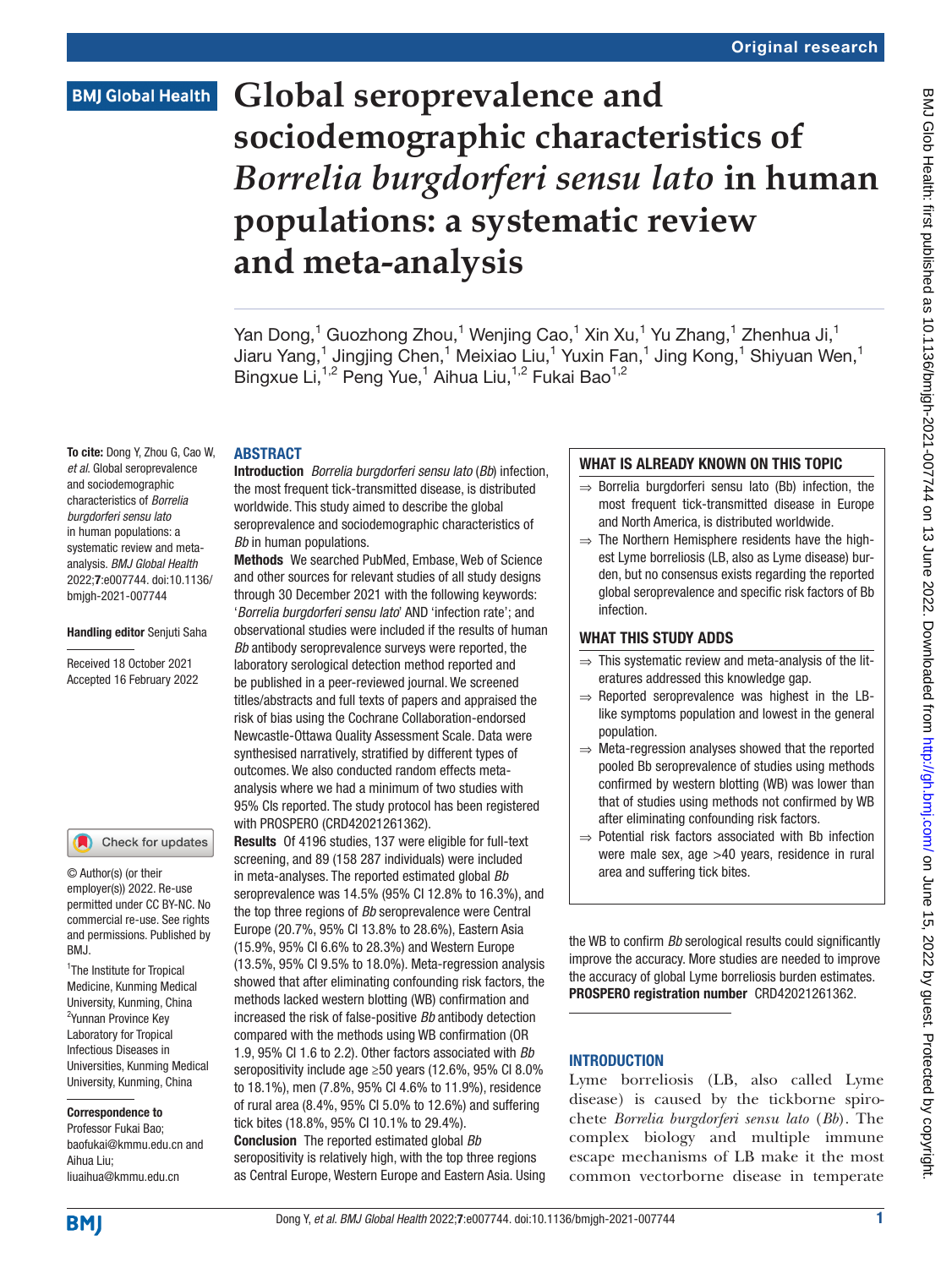#### HOW MIGHT IT IMPACT ON CLINICAL PRACTICE IN THE FORESEEABLE FUTURE?

- We confirmed that results confirmed by WB are more reliable than those not confirmed by WB when assessing human Bb infection.
- ⇒ Using WB to confirm Bb serological results could significantly improve the accuracy.
- $\Rightarrow$  For risk factors, male sex, age  $>$ 40 years, residence in rural areas, and suffering tick bites might increase the risk of Bb infection.
- ⇒ We provided a more accurate characterizationcharacterisation of the global distribution and sociodemographic factors of Bb infection, which would guide the global epidemiology of LB and identify risk factors for the disease, and could inform the development of public health response policies and LB control programsprogrammes.

North America, Europe and Asia. $1-3$  The most common clinical manifestation of LB is migrating erythema (an enlarged erythema on the skin, usually at the site of a tick bite), and the infecting agent can spread to other tissues and organs, resulting in manifestations that can involve the nervous system, joints, heart and skin.<sup>[4](#page-9-1)</sup> LB has continued to spread globally in recent years as a chronic, multisystemic vectorborne disease.<sup>[5](#page-9-2)</sup> Such vectorborne diseases, which are characterised by specificity of geographical distribution and frequent emergence and introduction of pathogens, pose a significant and growing public health problem and are major causes of disease and death worldwide.<sup>[5](#page-9-2)</sup> A strong worldwide push for continuous surveillance (including global epidemiological surveys of LB), diagnosis and control of vectors of tickborne diseases is essential for the development of effective new LB treatments and prevention methods.

*Bb* is one of several extracellular pathogens capable of establishing a persistent infection in mammals, and laboratory diagnosis of LB depends on the detection of IgM and IgG antibodies against *Bb*, the causative agent of the disease. $67$  Several laboratory tests are available for the diagnosis of LB, including serological, microscopic and molecular-based methods.<sup>[8](#page-9-4)</sup> Standard two-stage tests (STTT) based on immunoblotting (, ELISA or indirect fluorescent antibody (IFA) assay followed by immunoblot confirmation) currently serve as the primary supports for the laboratory diagnosis of LB and assessment of disease development.<sup>9 10</sup> Positive serological reactions indicating the presence of anti-*Bb* IgM or IgG reflect active or previous infection, respectively.[11 12](#page-9-6)

This review provides the first meta-analysis of literature regarding seropositivity to anti-*Bb* antibodies in different countries and among different populations worldwide aimed at enhancing understanding of the global epidemiology of LB over the last 36 years. In addition, the detection of different antibodies is compared and analysed based on two different serological testing protocols. Finally, the distribution of *Bb* seropositivity rates is discussed in conjunction with analyses of potential risk factors, including population categories (general population, defined high-risk population, tick-bitten population and LB-like symptoms population), population

characteristics (sex, age, geographical residence, tick bite status), geographical factors (continental plates), testing methods and publication year in order to identify factors associated with *Bb* seropositivity.

#### **METHODS**

This article was prepared according to Preferred Reporting Items for Systematic Reviews and Meta-Analyses (2020) guidelines (detailed in [online supple](https://dx.doi.org/10.1136/bmjgh-2021-007744)[mental appendix 1](https://dx.doi.org/10.1136/bmjgh-2021-007744)) and registered with PROSPERO (CRD42021261362).

#### Search strategy

We performed systematic, internet-based searches using the PubMed, Embase, Web of Science and the grey literature abstract databases with the following keywords: '*Borrelia burgdorferi sensu lato*' OR 'Lyme Disease Spirochete' OR *'Borrelia burgdorferi sensu stricto*' AND 'infection rate' OR 'prevalence' OR 'seroprevalence' OR 'serological survey' OR 'sero-prevalence' OR 'seroepidemiology' OR 'sero-epidemiology'. The search was not limited by language; reports not written in English were translated using Google Translate or by colleagues proficient in that language. To minimise publication bias, reference lists of included studies were manually retrieved and searched for grey literature that met our inclusion criteria. If data were missing, we contacted the corresponding authors of the relevant studies. The search was carried out between January 1984 and December 2021 (detailed in [online](https://dx.doi.org/10.1136/bmjgh-2021-007744) [supplemental appendix 2\)](https://dx.doi.org/10.1136/bmjgh-2021-007744).

#### Inclusion and exclusion criteria

Inclusion criteria were as follows: (a) samples were human serum; (b) laboratory serological detection methods with the following standard laboratory tests for identifying *Bb*, including conventional serological methods such as ELISA, IFA test, protein biochip, chemiluminescence immunoassay, passive haemagglutination assays, line blot and western blotting (WB); laboratory molecular detection methods used as additional detection methods in some studies: PCR, real-time PCR, PCR–restriction fragment length polymorphism and sequencing assays; (c) results of human studies including *Bb* antibody seroprevalence surveys; (d) original articles presenting surveillance reports or cross-sectional or case–control or cohort studies.

Exclusion criteria were as follows: (a) animal/insect studies (eg, ticks, sheep, cattle, dogs, etc); (b) serological *Bb* antibody detection method not described or detection methods did not match description; (c) incomplete data (eg, only reported total *Bb* seroprevalence while the total number of participants was not indicated or geographical information and population categories not described) and studies lacking primary data (eg, full-text study was not found); (d) systematic review, meta-analysis, conference presentation, case report, repeated publication (the highest quality publication was retained). This phase involved a group of three reviewers (YD, WC and YZ)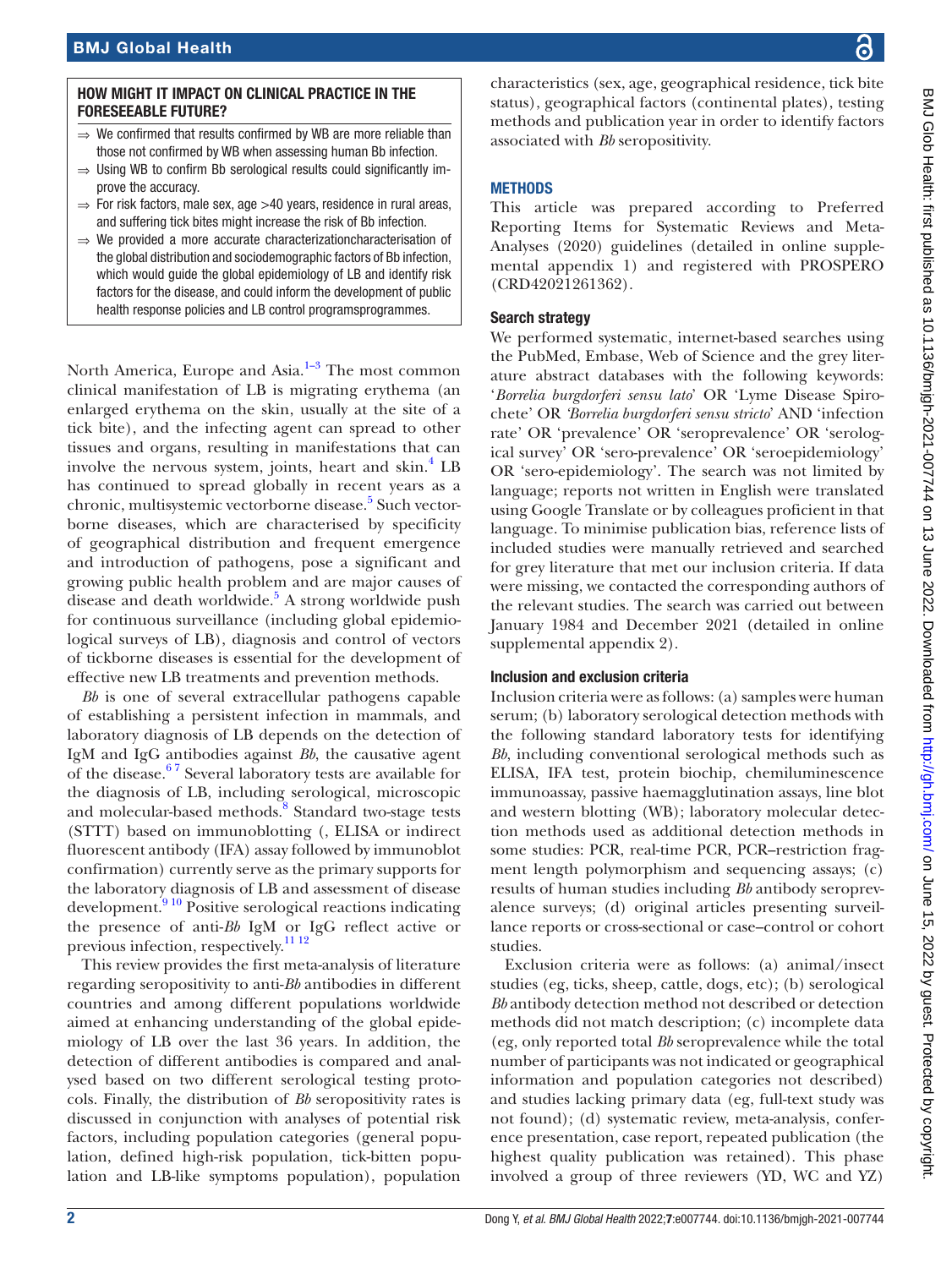who independently catalogued all reports using the set criteria. Outcome of this initial categorisation was then crosschecked by a different reviewer within this group to ensure its accuracy with a 90% level of agreement (detailed in [online supplemental appendix 3](https://dx.doi.org/10.1136/bmjgh-2021-007744)).

## Data screening and extraction

Data extraction was assessed independently, with conflicts of opinion and uncertainties discussed and resolved by consensus with third-party reviewers (YD, JC and GZ). Data were extracted from each included study and entered into a database. Data pertaining to the first author, publication year period, country, area of residence, serological screening test used, population categories, sex, age, sample size, tick bite, and number of seropositive results, type of antibody and other relevant information were extracted.

## Risk of bias

Full-text papers were obtained for all identified potential reports for detailed risk of bias assessment (by YD, JK and WC), and assessment inconsistencies were discussed and disagreements resolved by consensus. Data quality scores were rated with the Cochrane Collaboration-endorsed Newcastle-Ottawa Quality Assessment Scale, which was specifically designed to assess aspects of populationbased studies of prevalence. $^{13}$  <sup>14</sup> The assessment was based on three main criteria relating to (a) selection bias, (b) confounding, and (c) outcome measurement bias. The checklist included seven items, each option as 'a', 'b', 'c' or 'd'. The assessment options correspond to a 'star system' that allows us to rate the overall quality (low, moderate or high) after assessing the risk of bias in the three main criteria. Option scoring '\*\*' received 20% scores; option scoring '\*' received 10% scores; others received 0 point. Thus, final scores for each study could range from 0% to 100%: studies with a score of 0%–49% were defined as low quality; those with a score of 50%–69% were considered moderate quality; and those with a score of 70%–100% were deemed high quality. Studies with a score of  $\geq 50\%$  were included in the final analysis (detailed in [online supplemental appendix 4](https://dx.doi.org/10.1136/bmjgh-2021-007744)).

## Data synthesis and analysis

A meta-analysis was conducted using the 'meta' package in R (V.4.0.5) to estimate *Bb* seroprevalence. A random effects model was used to calculate the reported pooled seroprevalence. An  $I^2$  value of more than  $50\%$  was considered to indicate significant heterogeneity, and more than 75% was considered to indicate high heterogeneity. The global seropositivity rate was calculated, as this was the objective of the study. For each reported seroprevalence, an exact binomial 95% CI was calculated. Significant differences in estimated seroprevalence between pairs of risk factors for *Bb* seroprevalence were evaluated based on 95% CIs. Differences were considered statistically significant if the 95% CIs did not overlap.

Overall, heterogeneity among studies was assessed using the  $I^2$  test, and seroprevalence estimates were stratified by population category (general, high-risk, tick-bitten, LB-like symptoms) and other potential risk factors (sex, age, years of publication, continent, country, tick bites, residence, serological screening test used), as these variables were considered a priori potential predictors of *Bb* seroprevalence.<sup>[15](#page-9-8)</sup> The effect of heterogeneity on seroprevalence estimates was examined by subgroup and meta-regression analyses. Reported pooled ORs and 95% CIs were calculated from raw data of the included studies using the random effects model, and reported subgroup pooled ORs were generated for different risk factors. Logit transformation, arcsine transformation and Freeman-Tukey methods (different methods used for proportion meta-analyses) were compared via sensitivity analysis. Publication bias was detected using Egger's test and funnel plots.

#### Patient and public involvement

Patient and public involvement statement is not applicable in this paper since the patients or the public were not involved in either the design, conduct, reporting or dissemination plans of our research.

## **RESULTS**

## Search results and eligible studies

We retrieved 4196 studies from three databases (the PubMed, Embase and Web of Science abstract databases) and grey literatures. A total of 89 observational studies (cross-sectional, cohort, case–control studies) that met inclusion requirements were included after fulltext review (online supplemental appendix  $5$ ).<sup>16–104</sup> The studies involved 158287 participants, and the reported estimated *Bb* seroprevalence was 14.5% (95% CI 12.8% to 16.3%). Details regarding article screening procedures and reasons for exclusion are summarised in [figure](#page-3-0) 1. According to the Newcastle-Ottawa Quality Assessment Scale, the 89 studies were graded as moderate to high quality. [Online supplemental appendix 6](https://dx.doi.org/10.1136/bmjgh-2021-007744) presents the details of the risk of bias assessment.

## Meta-analysis of global *Bb* seroprevalence

The reported pooled seroprevalence was 14.5% (95% CI 12.8% to 16.3%) according to the random effects model [\(online supplemental appendix 7](https://dx.doi.org/10.1136/bmjgh-2021-007744)). Of the 89 studies, 31 lacked WB confirmation of serological testing, and 58 had WB confirmation, with reported pooled *Bb* seropositivity rates of 16.3% (95% CI 13.8% to 18.9%) and 11.6% (95% CI 9.5% to 14.0%), respectively [\(online supple](https://dx.doi.org/10.1136/bmjgh-2021-007744)[mental appendix 8\)](https://dx.doi.org/10.1136/bmjgh-2021-007744).

Forty of the included studies were unique, in that they documented the results of serological testing techniques with/without WB confirmation in the same cohort, thus allowing a better comparison of the two methods for determining *Bb* seropositivity. The reported pooled *Bb* seropositivity was 17.5% (95% CI 14.2% to 21.0%) without WB confirmation and 9.8% (95% CI 7.5% to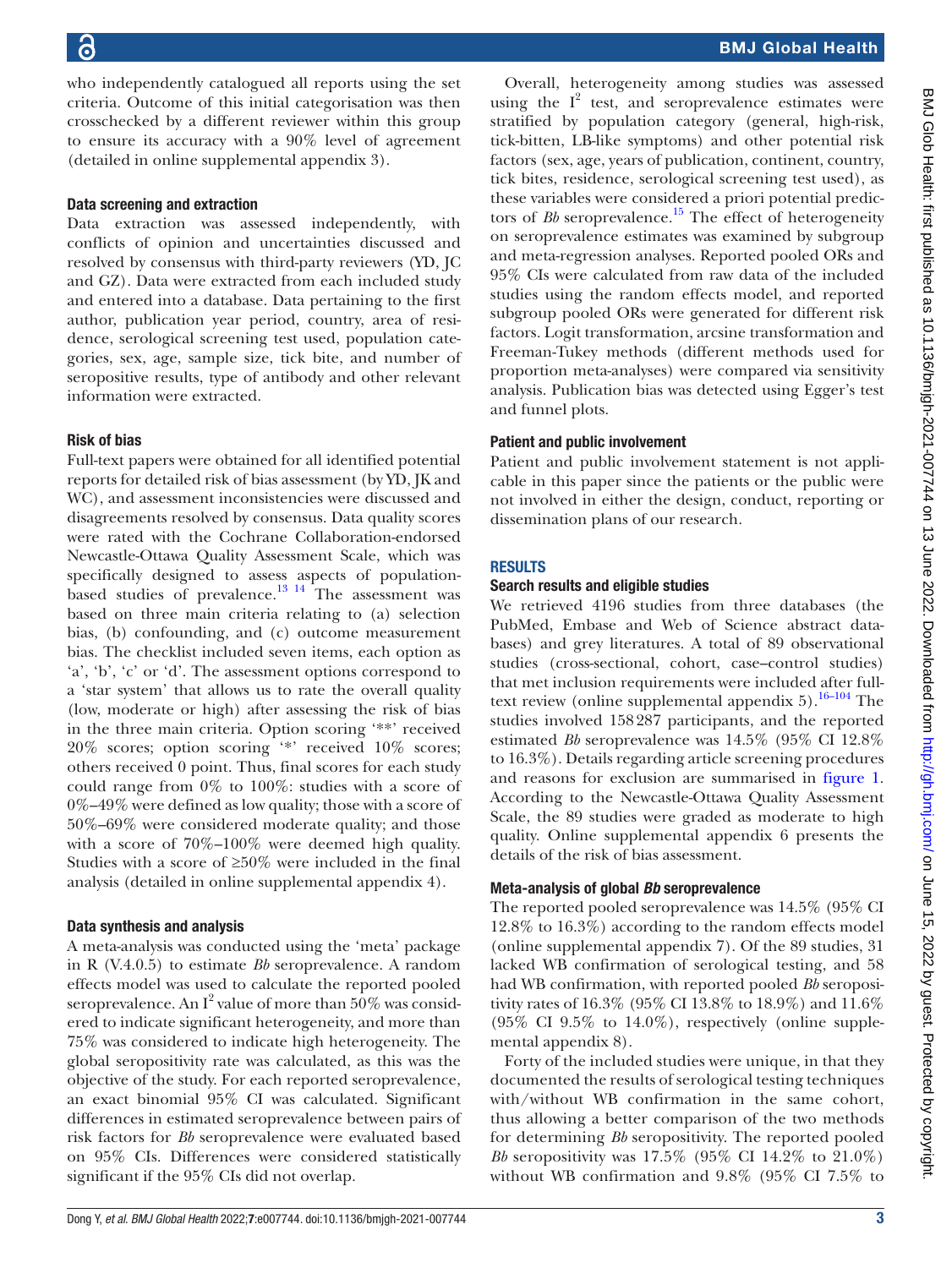

Records identified through

Records identified through

<span id="page-3-0"></span>Figure 1 Preferred Reporting Items for Systematic Reviews and Meta-Analyses (PRISMA) flow diagram of search strategy for selecting eligible studies. conf WB, confirmatory western blotting.

12.3%) with WB confirmation ([online supplemental](https://dx.doi.org/10.1136/bmjgh-2021-007744)  [appendix 9\)](https://dx.doi.org/10.1136/bmjgh-2021-007744). The two methods were also compared after eliminating confounding risk factors such as sex, age, specified antibody type (IgM/IgG/IgM+IgG), publication year period, tick bite history, population category and residence region (rural/urban) ([table](#page-4-0) 1, [figure](#page-5-0) 2). Our results suggested that using only one-step methods such as ELISA/IFA to determine *Bb* seropositivity has limitations and that serological testing for *Bb* seropositivity with WB confirmation is more reliable. These results further support the use of standard two-stage testing (STTT, ELISA or IFA assay followed by WB confirmation) as a more reliable means of supporting the laboratory diagnosis of LB and assessing its development.

Based on the above results, the 58 studies that used WB confirmation to determine *Bb* seropositivity were used to analyse factors predictive of *Bb* infection, as our data showed *Bb* seropositivity results were more reliable with WB confirmation. Therefore, a subgroup analysis of the data from the 58 studies was conducted to survey possible predictors for *Bb* infection. The 58 selected articles were published between 1999 and 2021 and conducted in 28 countries from the Americas (5), Europe (17), Asia (4), Australia (1) and the Caribbean region (1).

#### Subgroup analysis

A subgroup analysis was performed according to possible predictors of LB. By gender, the reported pooled *Bb* seropositivity rates were 5.3% (95% CI 3.2% to 8.0%) for females and 7.8% (95% CI 4.6% to 11.9%) for males. By age, the reported pooled *Bb* seropositivity rates were 7.1% (95% CI 5.1% to 9.5%) for those 0–39 years of age, 10.1% (95% CI 4.6% to 17.6%) for those 40–49 years of age and 12.6% (95% CI 8.0% to 18.1%) for those  $\geq 50$ years of age. By place of residence, the reported pooled *Bb* seropositivity rates were 8.4% (95% CI 5.0% to 12.6%) for rural populations and  $5.4\%$  (95% CI 3.2% to  $8.1\%$ ) for urban populations. According to tick bite history, the reported pooled *Bb* seropositivity rates were 18.8% (95% CI 10.1% to 29.4%) for the tick-bitten population and 10.5% (95% CI 2.1% to 24.3%) for those not tick bitten. For the four population categories, the reported pooled *Bb* seropositivity rate in the general population was 5.7% (95% CI 4.3% to 7.3%), which was significantly lower than the reported pooled *Bb* seropositivity rate of 14.7% (95% CI 9.9% to 20.2%) for the high-risk population, 18.8% (95% CI 10.1% to 29.4%) for the tick-bitten population and 21.3% (95% CI 14.1% to 29.4%) for the LB-like symptoms population. Two time periods (2001–2010 and 2011–2021) were examined to analyse the *Bb* prevalence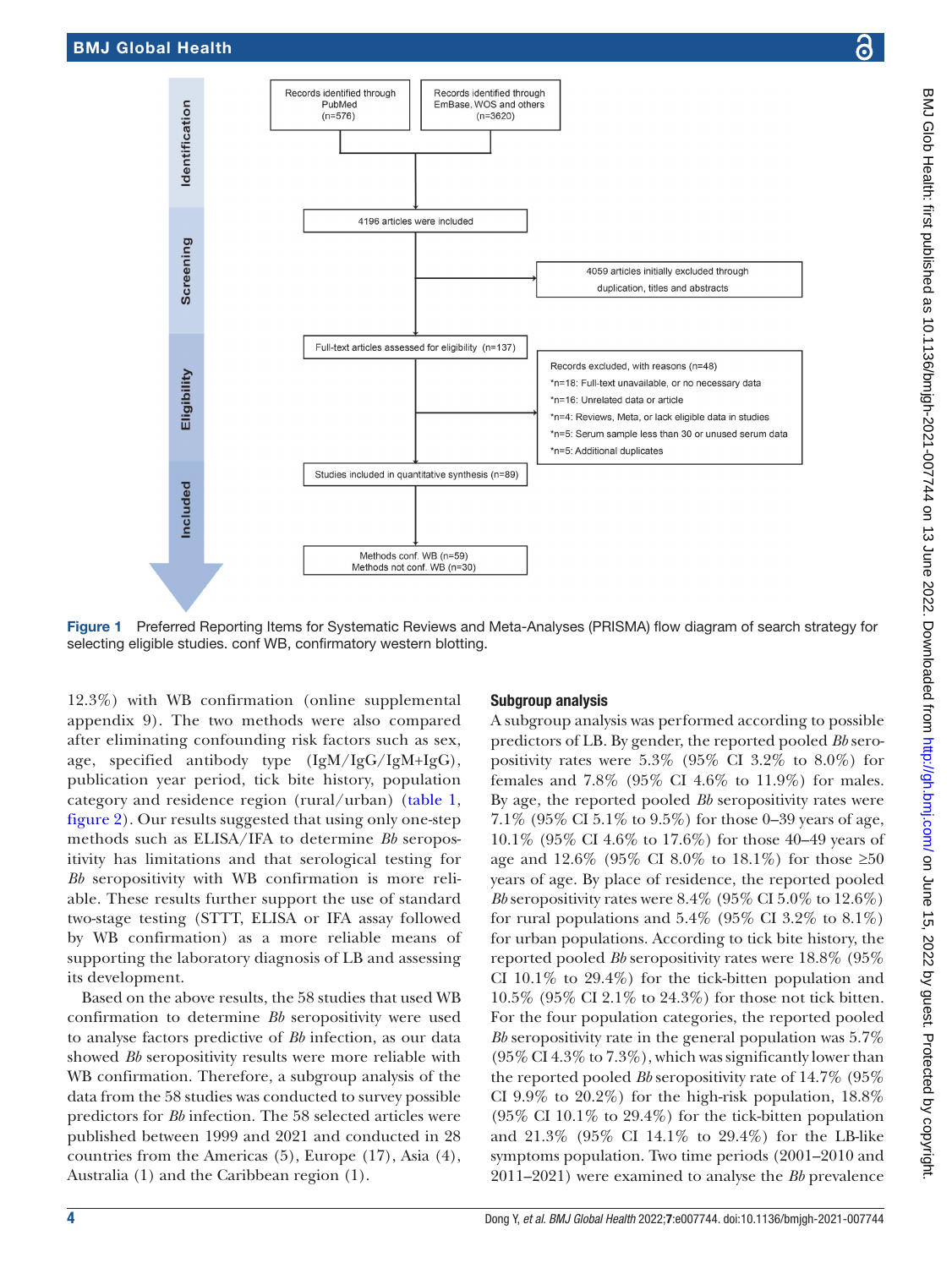|                       | WB and methods not confirmed by WB after eliminating confounding risk factors |                                       |                             |          |                |
|-----------------------|-------------------------------------------------------------------------------|---------------------------------------|-----------------------------|----------|----------------|
|                       | <b>Methods conf WB</b>                                                        | Methods not conf WB OR (95% CI)       | <b>Random effects model</b> | P value  | <b>Cohort</b>  |
| Overall               | 9.8% (7.5%; 12.3%)                                                            | 17.5% (14.2%; 21.1%) 1.9 (1.6 to 2.2) |                             | < 0.0001 | 38             |
| Sex                   |                                                                               |                                       |                             |          |                |
| Female                | 5.1% (3.5%; 7.1%)                                                             | 10.4% (7.1%; 14.2%)                   | 1.7 (1.3 to 2.2)            | 0.0002   | 14             |
| Male                  | 5.4% (2.6%; 9.2%)                                                             | 11.1% (5.1%; 18.9%)                   | 1.8 (1.2 to 2.8)            | 0.0055   | $\overline{7}$ |
| Age (years)           |                                                                               |                                       |                             |          |                |
| <40                   | 8.1% (3.7%; 14.0%)                                                            | 15.9% (8.2%; 25.6%)                   | 1.6 (1.2 to 2.19)           | 0.0030   | 6              |
| $40 - 49$             | 6.2% (0.0%; 26.4%)                                                            | 18.0% (2.6%; 43.1%)                   | 2.4 (1.6 to 3.6)            | < 0.0001 | 2              |
| $\geq 50$             | 8.8% (1.2%; 22.6%)                                                            | 18.0% (7.2%; 32.4%)                   | 1.9 (1.4 to 2.4)            | < 0.0001 | 6              |
| Residence             |                                                                               |                                       |                             |          |                |
| Rural                 | 9.5% (3.6%; 17.7%)                                                            | 13.4% (3.1%; 29.3%)                   | 1.4 $(1.1$ to 1.9)          | 0.0082   | 3              |
| Urban                 | 5.3% (1.0%; 12.8%)                                                            | 8.9% (0.8%; 24.6%)                    | 1.5 $(1.0 to 2.2)$          | 0.0451   | 3              |
| <b>Tick bites</b>     |                                                                               |                                       |                             |          |                |
| Not suffering         | 3.2% (0.8%; 6.9%)                                                             | 14.3% (8.7%; 20.9%)                   | 4.5 (1.6 to 12.9)           | 0.0052   | 1              |
| Suffering             | 16.2% (4.6%; 33.1%)                                                           | 38.0% (2.7%; 67.5%)                   | $2.4$ (1.1 to 5.0)          | 0.0215   | 4              |
| Different continents  |                                                                               |                                       |                             |          |                |
| Europe                | 10.3% (7.5%; 14.1%)                                                           | 17.2% (11.7%; 23.8%) 1.7 (1.5 to 1.9) |                             | < 0.0001 | 12             |
| America               | 4.1% (0.7%; 10.1%)                                                            | 10.6% (6.7%; 15.4%)                   | 3.8 (1.9 to 7.6)            | 0.0001   | 6              |
| Asia                  | 6.6% (3.3%; 10.9%)                                                            | 13.8% (8.2%; 20.6%)                   | $2.3$ (1.7 to 3.1)          | < 0.0001 | 10             |
| Different populations |                                                                               |                                       |                             |          |                |
| General               | 5.3% (3.7%; 7.3%)                                                             | 9.7% (7.5%; 12.1%)                    | $1.9(1.5 \text{ to } 2.3)$  | < 0.001  | 22             |
| High risk             | 10.9% (6.6%; 16.2%)                                                           | 22.0% (16.1%; 28.7%) 1.5 (1.3 to 1.7) |                             | < 0.001  | 12             |
| Tick bitten           | 16.2% (4.6%; 33.1%)                                                           | 38.0% (12.7%; 67.5%) 2.4 (1.1 to 5.0) |                             | 0.0215   | 4              |
| LB-like<br>symptoms   | 18.9% (10.7%; 28.7%)                                                          | 26.5% (14.6%; 40.6%) 1.4 (1.1 to 1.8) |                             | 0.007    | 6              |
| Antibodies            |                                                                               |                                       |                             |          |                |
| lgG                   | 7.8% (4.8%; 11.4%)                                                            | 12.8% (7.8%; 18.9%)                   | 1.7 (1.4 to 2.0)            | < 0.001  | 12             |
| lgM                   | 4.2% (2.7%; 5.9%)                                                             | 12.2% (9.2%; 15.4%)                   | $3.1$ (2.1 to 4.4)          | < 0.001  | 12             |
| lgG+lgM               | 0.2% (0.0%; 0.7%)                                                             | 2.2% (0.4%; 5.4%)                     | 4.8 (2.0 to 11.5)           | < 0.001  | 3              |
| Two time periods      |                                                                               |                                       |                             |          |                |
| 2001-2010             | 7.1% (3.6%; 11.6%)                                                            | 14.3% (11.2%; 17.7%) 2.5 (1.4 to 4.4) |                             | 0.0017   | 9              |
| 2011-2021             | 10.1% (7.3%; 13.4%)                                                           | 17.9% (13.8%; 22.4%) 1.9 (1.6 to 2.3) |                             | < 0.001  | 26             |

<span id="page-4-0"></span>Table 1 Meta-regression analysis of *Borrelia burgdorferi sensu lato* seroprevalence determined using methods confirmed by

Methods conf WB group was considered the reference group when conducting meta-regression analysis. LB, Lyme borreliosis; WB, western blotting.

trend over time. The *Bb* prevalence after 2011 was higher than that before, with the *Bb* seropositivity rate increasing from 8.1% (95% CI 5.7% to 10.8%) to 12.2% (95% CI 9.6% to 15.0%) ([table](#page-6-0) 2). Depending on the continental plate, the reported pooled *Bb* seropositivity rates for the Americas, Europe, the Caribbean, Asia and Oceania (only Australia reported) were 9.4% (95% CI 3.5% to 17.7%), 13.5% (95% CI 10.9% to 16.3%), 2.0% (95% CI 0.6% to 4.1%), 7.4% (95% CI 3.7% to 12.2%) and 4.1% (95% CI 0.0% to  $14.1\%$ ), respectively ([table](#page-7-0) 3). Forest plots of pooled *Bb* prevalence stratified by subgroup are shown in [online supplemental appendices 10–23.](https://dx.doi.org/10.1136/bmjgh-2021-007744) The

compositions of the four population cohorts in each region are summarised in [figure](#page-8-0) 3. The reported pooled seropositivity rate is summarised by cohort according to region and population group in [figure](#page-8-1) 4.

#### Sensitivity analyses

Sensitivity analyses involved omitting each study in turn and comparing the reported pooled *Bb* seropositivity rate using an inverse sine transformation. After omitting each study in turn, the reported pooled seropositivity rate of the remaining studies was approximately 12%, indicating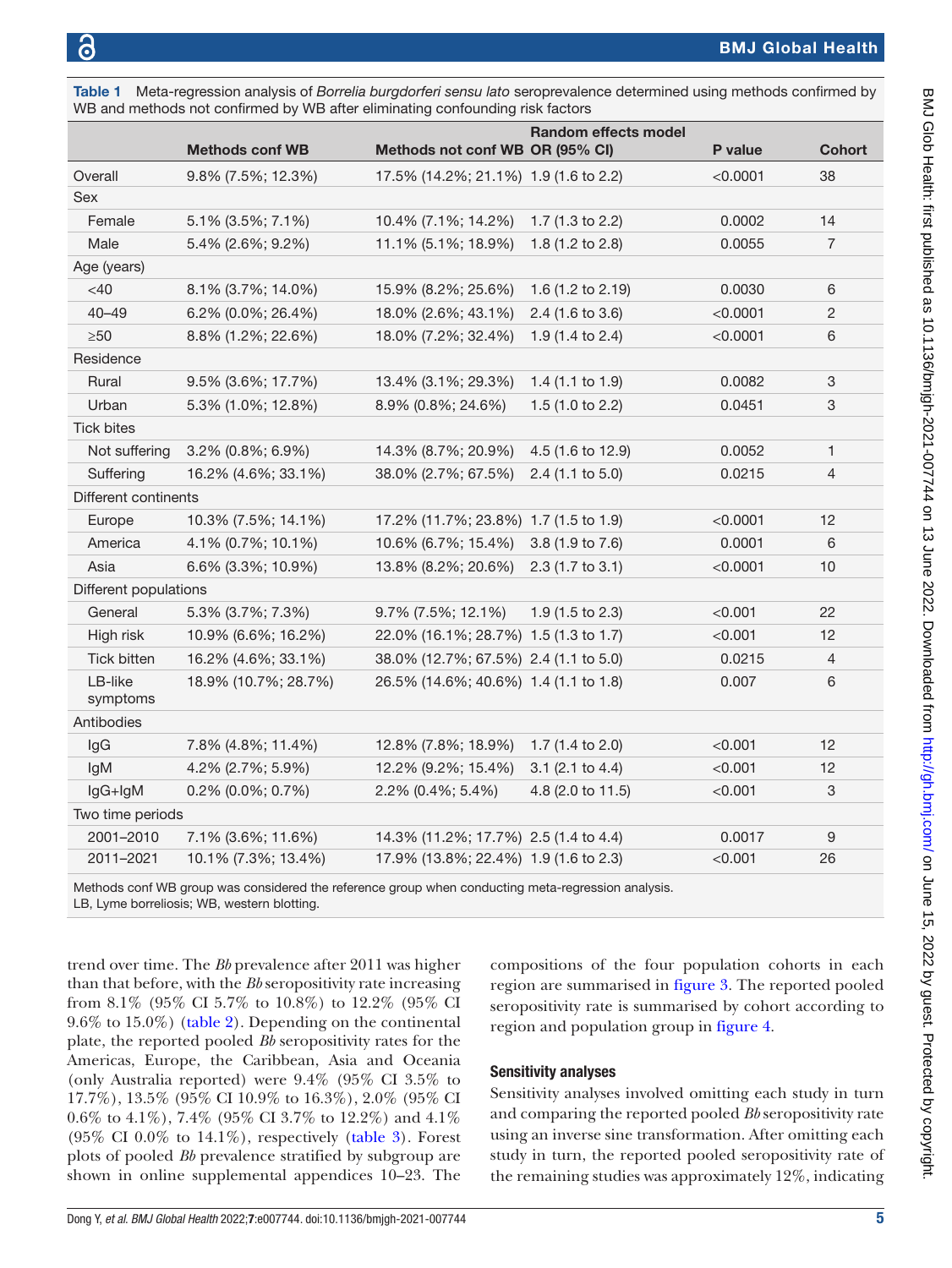#### Seroprevalence (%) 18 16  $\prod$  IgG(+)  $14$ 12.8%  $12.2%$  $\Box$  IgM(+)  $12$ Both  $\lg G(+)$  and  $\lg M(+)$  $10$  $7.8%$ 8 6  $4.2%$  $\overline{A}$  $2.2%$  $\overline{\mathbf{c}}$  $\Omega$  $0.2%$ Methods not conf. WB Methods conf. WB

<span id="page-5-0"></span>Figure 2 Prevalence of specific anti-IgG and anti-IgG antibodies against *Borrelia burgdorferi sensu lato* among extracted studies that reported seropositivity confirmed by western blotting (WB) relative to seropositivity not confirmed by WB.

that the meta-analysis results were robust and reliable ([online supplemental appendix 24](https://dx.doi.org/10.1136/bmjgh-2021-007744)).

#### Meta-regression

To assess potential sources of heterogeneity, a random effects model meta-regression analysis was conducted, which revealed significant heterogeneity with pooled analyses ([online supplemental appendix 25](https://dx.doi.org/10.1136/bmjgh-2021-007744))  $(I^2=0.99;$ p<0.001).

#### Publication bias

The Egger's test and a funnel plot were constructed to assess publication bias. According to the Egger's test, the p value was 0.04, and the funnel plot was clearly asymmetric; thus, the review had some publication bias ([figure](#page-8-2) 5).

#### **DISCUSSION**

*Bb* is a zoonotic tickborne spirochete and pathogen of LB.<sup>105</sup> Since its identification in 1975, LB has become the most common tickborne zoonotic disease world-wide.<sup>[106 107](#page-11-1)</sup> The incidence and distribution of LB have increased over the last four decades.<sup>[108](#page-11-2)</sup> Therefore, there is a need for preventive measures, which necessitates understanding the dynamics of tickborne disease transmission and the lack of effective disease prevention strategies to reduce the risk of contracting the disease.<sup>109</sup> This is the most comprehensive and up-to-date systematic review of the worldwide seroprevalence of *Bb*. We estimated a reported global seroprevalence of 14.5% (95% CI 12.8% to 16.3%) and confirmed wide variation in *Bb* prevalence between regions and countries, with the reported prevalence highest in Central Europe (20.7%), followed by Eastern Asia (15.9%), Western Europe (13.5%) and Eastern Europe (10.4%). In contrast, the reported prevalence was lowest in the Caribbean (2.0%), Southern Asia (3.0%) and Oceania (5.3%).

The global seroprevalence rates assessed in our metaanalysis should be considered preliminary estimates because of the large heterogeneity of the included studies. After stratification by potentially important predictors (eg, population category, continental distribution, detection test), heterogeneity across populations, continents and detection methods remained high. No specific sources of heterogeneity were identified by various means (subgroup, sensitivity or meta-regression analyses). The high heterogeneity after specified stratification suggests that (1) heterogeneity could be due to the limited data, indicating that more data are needed to address heterogeneity and obtain more globally representative estimates of *Bb* prevalence; or (2) heterogeneity could be due to other possible sources: differences in study design, inclusion/exclusion criteria, population size, recruitment/sampling methods, test kits.

Furthermore, the publication bias of the included studies should not be overlooked. First, in areas where LB is endemic, clinicians routinely use the *Bb* antibody test and are therefore more likely to report higher seropositivity rates relative to LB-non-endemic areas; thus, the reported seropositivity rate in the general population may be overestimated and non-representative of the global population. Second, whether the study's sample size was representative of the region's total population and whether small samples were used for estimation could have impacts that cannot be ignored. The funnel plot and Egger's test results showed some publication bias in this review, so the global seroprevalence that we assessed should be considered a preliminary estimate. The population was therefore divided into four subpopulations (general, high-risk, tick-bitten and LB-like symptoms populations), and each analysed separately.

Jointly improving and standardising testing methods is of great value in providing accurate epidemiological data on LB and identifying potential risk factors for LB. The possibility of false-positive cross-reactivity with pathogens of other infectious diseases (eg, Epstein-Barr virus) in one-step tests such as ELISA has been reported.<sup>9 110</sup> The reported pooled prevalence rate in this study was based primarily on WB-confirmed results due to concerns over results comparability and reliability. This conclusion was based on our results after comparing the seroprevalence of WB-confirmed and non-WB-confirmed results; the seropositivity rate with WB confirmation, which exhibited high consistency after excluding confounding factors, was more reliable than that without WB confirmation. These results suggest that WB confirmation could reduce false positivity to some degree and improve specificity. However, WB confirmation has limitations, such as low sensitivity of serological assays in the early stages of *Bb* infection,<sup>[111](#page-11-4)</sup> the subjectivity and complexity of the techniques associated with secondary immunoblotting and high rela-tive expense.<sup>[112](#page-11-5)</sup> Other improved secondary serological assays (eg, whole-cell ultrasound enzyme immuno- $\frac{1}{2}$  (ex),  $\frac{1}{2}$  and  $\frac{1}{2}$  and molecular diagnostics (eg,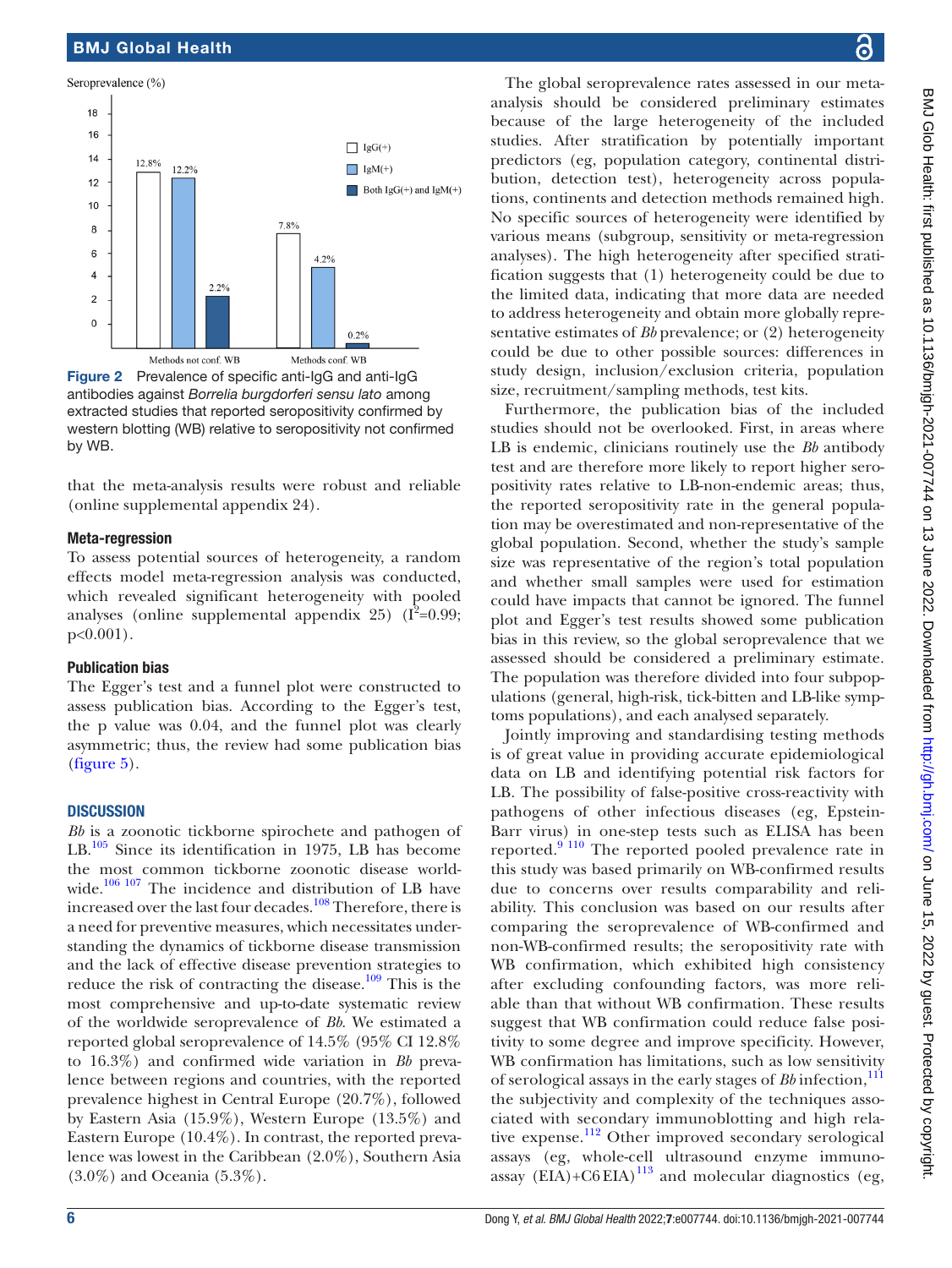Tick bites

Different continents

Different populations

Methods

Two time periods

LB, Lyme borreliosis; WB, western blotting.

<span id="page-6-0"></span>

| Table 2<br>58 included studies determining Bb seroprevalence confirmed by WB |    |                                            | Meta-regression analysis of the potential risk factors associated with <i>Borrelia burgdorferi sensu lato</i> (Bb) infection in |                       |    |
|------------------------------------------------------------------------------|----|--------------------------------------------|---------------------------------------------------------------------------------------------------------------------------------|-----------------------|----|
| <b>Risk factor</b>                                                           |    | Cohort Seroprevalence (95% CI) OR (95% CI) | <b>Random effects model</b>                                                                                                     | <b>P</b> value Cohort |    |
| Overall                                                                      | 58 | 11.5% (9.4% to 13.8%)                      |                                                                                                                                 |                       |    |
| <b>Sex</b>                                                                   |    |                                            |                                                                                                                                 |                       |    |
| Female                                                                       | 20 | 5.5% (3.2% to 8.0%)                        | Reference                                                                                                                       |                       | 18 |
| Male                                                                         | 20 | 7.8% (4.6% to 11.9%)                       | 1.4 $(1.2 \text{ to } 1.9)$                                                                                                     | 0.001                 | 18 |
| Age (years)                                                                  |    |                                            |                                                                                                                                 |                       |    |
| $<$ 40                                                                       | 18 | 7.1% (5.1% to 9.5%)                        | Reference                                                                                                                       |                       | 9  |
| $40 - 49$                                                                    | 5  | 10.1% (4.6% to 17.6%)                      | 1.3 $(1.0 \text{ to } 1.6)$                                                                                                     | 0.049                 | 5  |
| $\geq 50$                                                                    | 14 | 12.6% (8.0% to 18.1%)                      | $2.0$ (1.5 to 2.7)                                                                                                              | < 0.001               | 9  |
| Residence                                                                    |    |                                            |                                                                                                                                 |                       |    |

Rural 8 8.4% (5.0% to 12.6%) Reference 8 8.4% (5.0% to 12.6%) Urban 0.002 8 5.4% (3.2% to 8.1%) 0.7 (0.6 to 0.9) 0.002 8

Not suffering 10 10.5% (2.1% to 24.3%) Reference 5 Suffering 5 18.8% (10.1% to 29.4%) 1.8 (1.0 to 3.2) 0.036 5

General 35 5.7% (4.3% to 7.3%) Reference 8 8 High risk 22 14.7% (9.9% to 20.2%) 1.6 (1.3 to 2.2) <0.001 7 Tick bitten 10 18.8% (10.1% to 29.4%) 2.5 (1.7 to 3.8)  $\leq 0.001$  2 LB-like symptoms 13 21.3% (14.1% to 29.4%) 5.8 (2.7 to 13.6)  $\leq 0.001$  2

Methods not conf WB 41 16.3% (13.8% to 18.9%) Reference 36 Methods conf WB 40 11.6% (9.5% to 14.0%) 0.6 (0.6 to 0.7)  $<$  0.001 36

| next-generation sequencing) $^{113}$ are developing rapidly, | bit  |
|--------------------------------------------------------------|------|
| which could improve LB diagnosis.                            | sive |
| To identify potential risk factors associated with anti-Bb   | tiga |

2001–2010 12 8.1% (5.7% to 10.8%) 2011–2021 45 12.2% (9.6% to 15.0%)

Europe 35 14.0% (11.2% to 17.0%) America 10 9.4% (3.5% to 17.7%) Asia 10 7.4% (3.7% to 12.2%) Caribbean 1 2.0% (0.6% to 4.1%)

antibody positivity, we conducted meta-regression analyses according to reported demographic characteristics for the 58 studies confirmed by WB. Our limited results showed that the prevalence of people who suffered tick bites was higher than that of those not suffering from tick bites. The high-risk population was defined in terms of occupation (farmers, skilled and unskilled workers, police officers, soldiers, housewives and retirees), $\frac{15}{15}$  and the specificity of these occupations has greatly increased the exposure to ticks and intermediate host animals (eg, dogs, sheep) related to LB. The general, high-risk, tick

e and LB-like symptoms populations showed a progrese increase in seropositivity over time. Numerous invesgations have shown that the prevalence of tickborne diseases has doubled in the last 12 years.<sup>114</sup> Our results indicate that the prevalence of *Bb* in 2010–2021 was higher than that in 2001–2010. LB is the most prominent tickborne disease, and tick populations (carriers of microbial pathogens second only to mosquitoes) have expanded globally and geographically in recent years, thereby greatly increasing the risk of human exposure to ticks.<sup>115</sup> This may be related to ecological changes and anthropogenic factors, such as longer summers and warmer winters, changes in precipitation during dry months, animal migration, fragmentation of arable land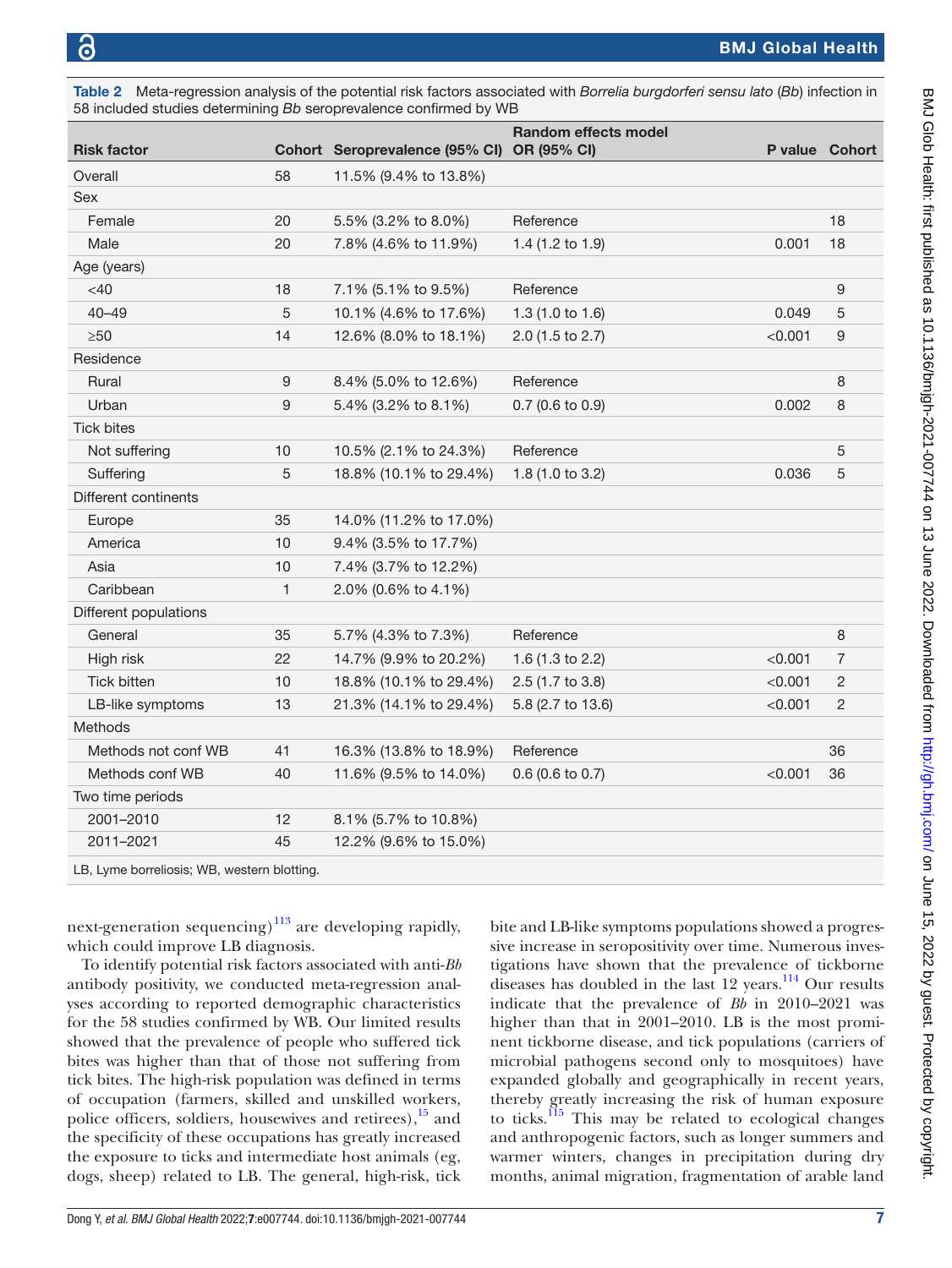BMJ Glob Health: first published as 10.1136/bmjgh-2021-00*774*4 on 13 June 2022. Downloaded from <http://gh.bmj.com/> on June 15, 2022 by guest. Protected by copyright

BMJ Glob Health: first published as 10.1136/bmigh-2021-007744 on 13 June 2022. Downloaded from http://gh.bmj.com/ on June 15, 2022 by guest. Protected by copyright.

<span id="page-7-0"></span>

|                       |                             |                          | Table 3 Range of Borrelia burgdorferi sensu lato (Bb) seroprevalence in five populations from different continents |                             |                          |
|-----------------------|-----------------------------|--------------------------|--------------------------------------------------------------------------------------------------------------------|-----------------------------|--------------------------|
| Continent             | General population          | population<br>High-risk  | Tick-bitten population                                                                                             | LB-like symptoms population | ₹                        |
| America               |                             |                          |                                                                                                                    |                             |                          |
| North America         | $1.2\%$ (0.0%-5.4%)         | 27.8% (4.6%-60.8%)       | 30.4% (0.9%-77.2%)                                                                                                 | 14.2% (12.4%-16.2%)         | $9.4\%$ (2.6%-19.8%)     |
| South America         | I                           | 4.6% (1.9%-8.5%)         | I                                                                                                                  | 12.2% (1.8%-29.9%)          | 8.7% (3.2%-16.6%)        |
| Europe                |                             |                          |                                                                                                                    |                             |                          |
| Southern Europe       | 4.4% (2.1%-6.8%)            | 12.3% (6.4%-16.9%)       | I                                                                                                                  | I                           | $11.1\%$ (5.2%-18.8%)    |
| Western Europe        | 7.5% (5.2%-10.1%)           | 13.1% (1.7%-32.7%)       | 23.2% (6.1%-46.9%)                                                                                                 | 47.9% (34.3%-61.6%)         | 13.5% (9.5%-18.0%)       |
| Northern Europe       | 8.6% (5.3%-12.6%)           | $9.3\%$ (7.6%-11.1%)     | $3.2\%$ (1.6%-5.4%)                                                                                                | 14.3% (5.5%-26.3%)          | 7.6% (4.3%-11.7%)        |
| Eastern Europe        | 4.8% (3.4%-6.5%)            | I                        | 10.7% (7.8%-13.9%)                                                                                                 | 35.5% (27.3%-44.1%)         | 10.4% (5.3%-16.9%)       |
| Central Europe        | $10.9\%$ $(8.8\% - 13.2\%)$ | 35.7% (23.0%-49.4%)      | $5.5\%$ (2.2%-10.1%)                                                                                               | 11.2% (6.6%-16.8%)          | 20.7% (13.8%-28.6%)      |
| Asia                  |                             |                          |                                                                                                                    |                             |                          |
| Eastern Asia          | I                           | 22.5% (14.1%-32.2%)      | 71.4% (46.0%-91.2%)                                                                                                | $11.1%$ $(7.5% - 15.7%)$    | 15.9% (6.6%-28.3%)       |
| Southern Asia         | I                           | $3.0\%$ (1.6% $-4.7\%$ ) | I                                                                                                                  | ı                           | $3.0\%$ (1.6% $-4.7\%$ ) |
| Western Asia          | 5.2% (1.5%-10.9%)           | 78% (1.6%-18.2%)         | 17.1% (9.5%-26.3%)                                                                                                 | I                           | $6.3\%$ (2.3%-12.2%)     |
| Caribbean             | I                           | 2.0% (0.6%-4.1%)         | ı                                                                                                                  | I                           | 2.0% (0.6%-4.1%)         |
| Oceania               | $0.0\%$ (0.0%-21.5%)        | I                        | I                                                                                                                  | I                           | 4.1% (0.4%-15.4%)        |
| ₹                     | $5.7\%$ (4.3%-7.3%)         | 14.7% (9.7%-19.5%)       | 18.8% (10.1%-29.4%)                                                                                                | 21.3% (14.1%-29.4%)         | 11.3% (9.2%-13.6%)       |
| LB, Lyme borreliosis. |                             |                          |                                                                                                                    |                             |                          |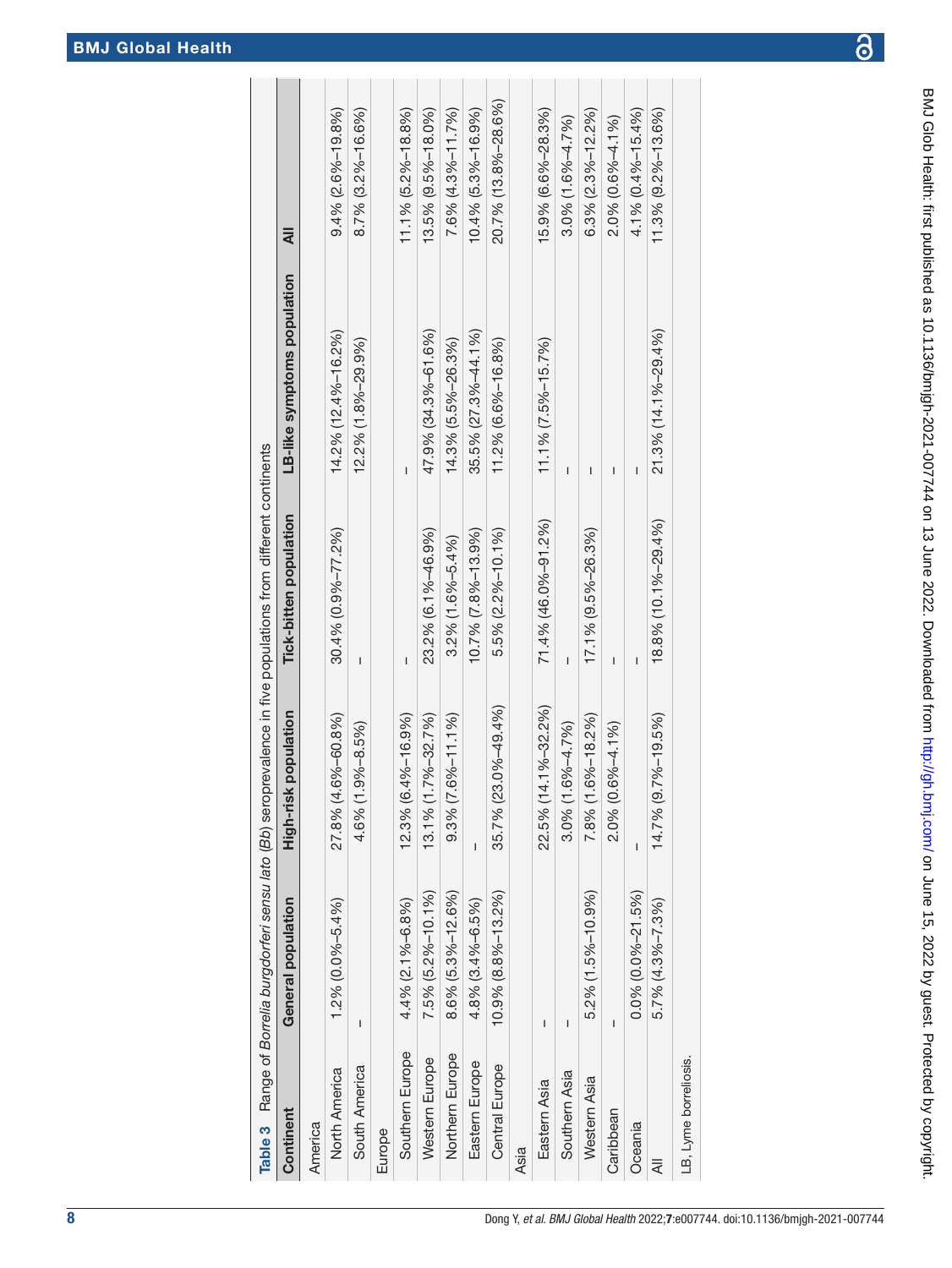



Õ

<span id="page-8-0"></span>Figure 3 Distribution of included samples by population category and WHO region. AMR, Region of the Americas; AR, Asian Region; EUR, European Region; LB, Lyme borreliosis.

and forest cover due to human activities and the prevalence of outdoor activities (eg, more time spent in public green spaces and increasingly frequent pet contact).<sup>116 117</sup>

In addition, our limited results regarding gender showed that the higher seropositivity rate in men relative to women was closely associated with the greater likelihood of males to engage in high-risk occupations. Older age is also a risk factor. Regarding residence, seropositivity rates were higher in rural than urban areas, suggesting that residence in rural areas is a risk factor of *Bb* infection, and other studies have reported increases in the proportion of seropositivity in urban populations over time, highlighting the need to raise awareness of *Bb* pathogens in cities.<sup>[118](#page-11-10)</sup> We believe that these differences may have a predictive value for assessing *Bb* risk factors as more data become available.



<span id="page-8-1"></span>Figure 4 Estimated western blotting (WB)-based *Borrelia burgdorferi sensu lato* (*Bb*) seroprevalence in different groups of human populations in reported countries. Different colours represent different groups of people and their disease severity, and grey areas represent countries reporting no *Bb* seroprevalence in humans. (A) General population. (B) High-risk population. (C) Tick-bitten population. (D) Lyme borreliosis (LB)-like symptoms population.



<span id="page-8-2"></span>Figure 5 Publication bias result of funnel plot.

We acknowledge the limitations of this study. First, due to the limited data, few studies were conducted with longitudinal follow-up, and it was not possible to systematically assess whether *Bb* antibody positivity has any long-term effect on the risk of developing LB or the risk of recurrence. Second, the heterogeneity of the included studies was high, and most of the reports lacked important information, such as exact definitions of high-risk groups, the inclusion of subjects with suspicious LB symptoms and no indication regarding whether random sampling was used, which may lead to heterogeneity. We did not identify specific sources of heterogeneity via subgroup, sensitivity or meta-regression analyses; thus, ongoing monitoring is needed to generate more data to address sources of heterogeneity and obtain more globally representative estimates. Third, our extraction of potential risk factors may be incomplete because not all studies reported demographic characteristics, which may have resulted in small sample sizes for some subgroups analysed, making estimates for those subgroups inaccurate. Fourth, secondary WB results for LB detection varied depending on the primary immunological method used, serum concentration, antigen type (eg, OspC-I, C6VlsE, circulating immune complex), antigen concentration, antibody type (eg, IgG, IgM), secondary antibody concentration and subjective judgement ability.

#### **CONCLUSIONS**

In conclusion, this systematic review provides a global estimate of the epidemiology of *Bb* infection in humans. With a high reported pooled seropositivity rate in the total population, *Bb* infection was most common in Europe. Subgroup analysis showed that the pooled seroprevalence increased steadily in these four subpopulations (the general population, the high-risk population, the tick-bitten population and the LB-like symptoms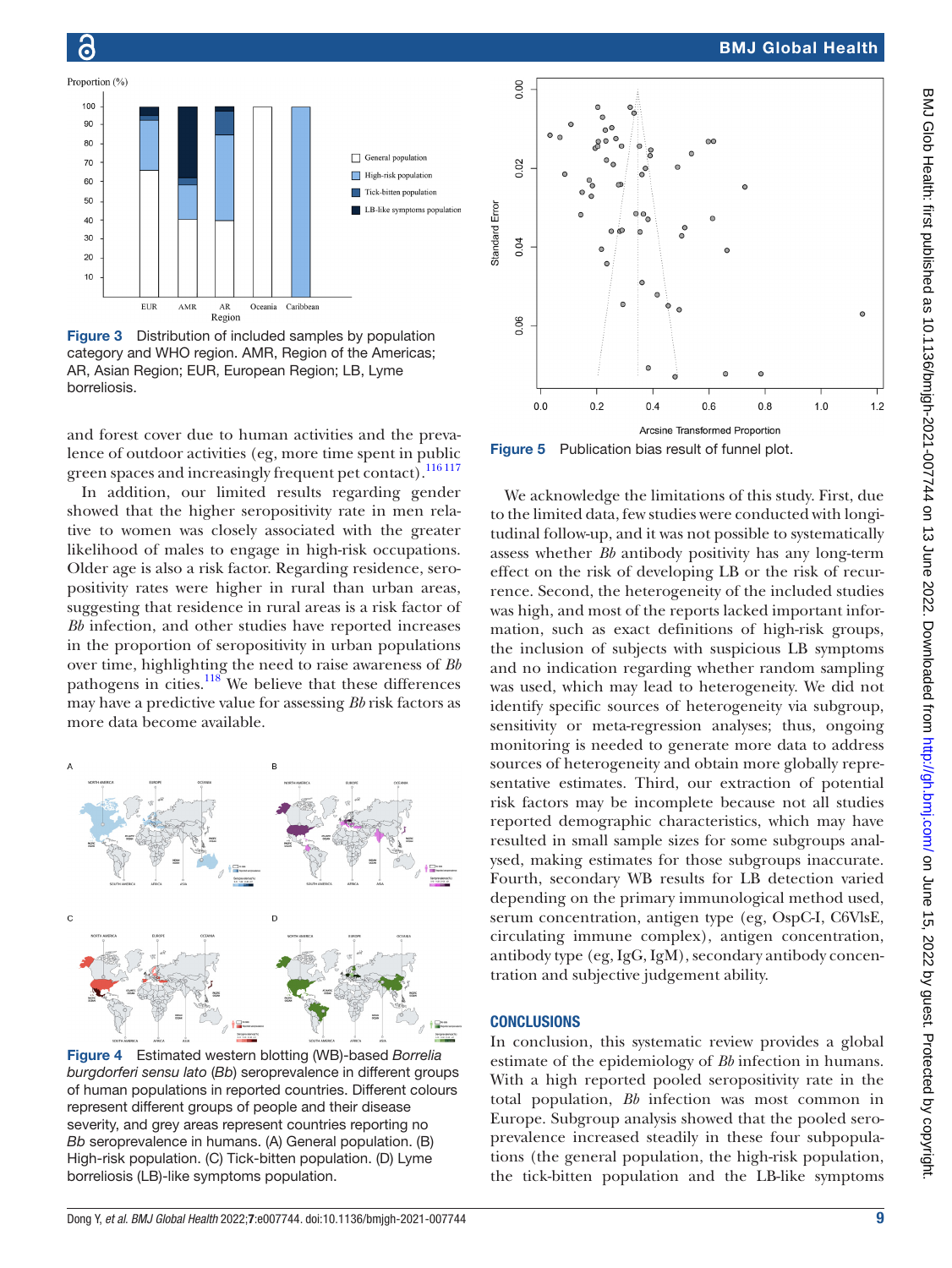population). This report further elaborates on the public health implications of the increasing prevalence of *Bb* infection. We confirmed that results confirmed by WB are more reliable than those not confirmed by WB when assessing human *Bb* infection. For risk factors, male sex, age >40 years, residence in rural areas and suffering from tick bites might increase the risk of *Bb* infection. However, future studies should be undertaken to verify these conclusions. LB is a widely distributed infectious disease, but it has not received much attention worldwide. One of the major public health challenges regarding LB is the ability to predict when and where there is a risk of *Bb* infection. A more accurate characterisation of the global distribution of *Bb* infection would guide the circulating epidemiology of LB and identify risk factors for the disease, which could inform the development of public health response policies and LB control programmes.

Contributors BFK, guarantor. BFK, LAH, and DY conceived and designed the study. DY, CWJ, and ZY conducted the database search and screening. DY, CJJ, and ZGZ extracted the data. DY, KJ, and CWJ conducted the quality assessment. DY, YJR, JZH, and ZGZ conducted the analysis in conjunction with XX, CWJ and FXY. DY, LMX, WSY, YP and LBX interpreted the data and drafted the manuscript. BFK and LAH revised and approved the manuscript.

Funding This work was supported by grants from the National Natural Science Foundation of China (No 32060180, 82160304, 81860644, 81560596 and 31560051) and the Joint Foundation of Yunnan Province Department of Science and Technology-Kunming Medical University (No 2019FE001 (2019FE002) and 2017FE467 (2017FE001)) and the Science Research Fund Project of Yunnan Provincial Department of Education (2021Y323).

Disclaimer The funding institutions had no involvement in the design of the study or review of the manuscript.

Competing interests None declared.

Patient and public involvement Patients and/or the public were not involved in the design, or conduct, or reporting, or dissemination plans of this research.

Patient consent for publication Not required.

Provenance and peer review Not commissioned; externally peer reviewed.

Data availability statement Data are available in a public, open access repository.

Supplemental material This content has been supplied by the author(s). It has not been vetted by BMJ Publishing Group Limited (BMJ) and may not have been peer-reviewed. Any opinions or recommendations discussed are solely those of the author(s) and are not endorsed by BMJ. BMJ disclaims all liability and responsibility arising from any reliance placed on the content. Where the content includes any translated material, BMJ does not warrant the accuracy and reliability of the translations (including but not limited to local regulations, clinical guidelines, terminology, drug names and drug dosages), and is not responsible for any error and/or omissions arising from translation and adaptation or otherwise.

Open access This is an open access article distributed in accordance with the Creative Commons Attribution Non Commercial (CC BY-NC 4.0) license, which permits others to distribute, remix, adapt, build upon this work non-commercially, and license their derivative works on different terms, provided the original work is properly cited, appropriate credit is given, any changes made indicated, and the use is non-commercial. See: [http://creativecommons.org/licenses/by-nc/4.0/.](http://creativecommons.org/licenses/by-nc/4.0/)

#### <span id="page-9-0"></span>**REFERENCES**

- 1 Branda JA, Steere AC. Laboratory diagnosis of Lyme borreliosis. *[Clin Microbiol Rev](http://dx.doi.org/10.1128/CMR.00018-19)* 2021;34:e00018–19.
- 2 Joung HA, Ballard ZS, Wu J. Point-of-care serodiagnostic test for early-stage Lyme disease using a multiplexed paper-based immunoassay and machine learning. *ACS Nano* 2020;14:229–40.
- 3 Kilpatrick AM, Dobson ADM, Levi T, *et al*. Lyme disease ecology in a changing world: consensus, uncertainty and critical gaps

for improving control. *[Philos Trans R Soc Lond B Biol Sci](http://dx.doi.org/10.1098/rstb.2016.0117)* 2017;372:20160117.

- <span id="page-9-1"></span>Stanek G, Strle F. Lyme borreliosis-from tick bite to diagnosis and treatment. *[FEMS Microbiol Rev](http://dx.doi.org/10.1093/femsre/fux047)* 2018;42:233–58.
- <span id="page-9-2"></span>5 Rosenberg R, Lindsey NP, Fischer M, *et al*. Vital signs: trends in reported vector-borne disease cases–United States and Territories, 2004-2016. *[MMWR Morb Mortal Wkly Rep](http://dx.doi.org/10.15585/mmwr.mm6717e1)* 2018;67:496–501.
- <span id="page-9-3"></span>6 Bernard Q, Smith AA, Yang X, *et al*. Plasticity in early immune evasion strategies of a bacterial pathogen. *[Proc Natl Acad Sci U S](http://dx.doi.org/10.1073/pnas.1718595115)  [A](http://dx.doi.org/10.1073/pnas.1718595115)* 2018;115:E3788–97.
- 7 D'Arco C, Dattwyler RJ, Arnaboldi PM. *Borrelia burgdorferi*-specific IgA in Lyme disease. *[EBioMedicine](http://dx.doi.org/10.1016/j.ebiom.2017.04.025)* 2017;19:91–7.
- <span id="page-9-4"></span>Rodino KG, Theel ES, Pritt BS. Tick-borne diseases in the United States. *[Clin Chem](http://dx.doi.org/10.1093/clinchem/hvaa040)* 2020;66:537–48.
- <span id="page-9-5"></span>9 Branda JA, Body BA, Boyle J, *et al*. Advances in serodiagnostic testing for Lyme disease are at hand. *[Clin Infect Dis](http://dx.doi.org/10.1093/cid/cix943)* 2018;66:1133–9.
- 10 Pegalajar-Jurado A, Schriefer ME, Welch RJ. Evaluation of modified two-tiered testing algorithms for Lyme disease laboratory diagnosis using well-characterized serum samples. *J Clin Microbiol* 2018;56:e01943–17.
- <span id="page-9-6"></span>11 Di Renzi S, Martini A, Binazzi A. Risk of acquiring tick-borne infections in forestry workers from Lazio, Italy. *Eur J Clin Microbiol Infect Dis* 2010;29:1579–81.
- 12 Snyder JL, Giese H, Bandoski-Gralinski C, *et al*. T2 magnetic resonance assay-based direct detection of three Lyme diseaserelated *Borrelia* species in whole-blood samples. *[J Clin Microbiol](http://dx.doi.org/10.1128/JCM.00510-17)* 2017;55:2453–61.
- <span id="page-9-7"></span>13 Wells G, Shea B, O'Connell D. The Newcastle-Ottawa scale (NOS) for assessing the quality of nonrandomised studies in metaanalyses, 2021. Available: [http://www.ohri.ca/programs/clinical\\_](http://www.ohri.ca/programs/clinical_epidemiology/oxford.asp) [epidemiology/oxford.asp](http://www.ohri.ca/programs/clinical_epidemiology/oxford.asp)
- 14 Stockdale AJ, Kreuels B, Henrion MYR, *et al*. The global prevalence of hepatitis D virus infection: systematic review and meta-analysis. *[J Hepatol](http://dx.doi.org/10.1016/j.jhep.2020.04.008)* 2020;73:523–32.
- <span id="page-9-8"></span>15 Cora M, Kaklıkkaya N, Topbaş M, *et al*. Determination of seroprevalence of *Borrelia burgdorferi* IgG in adult population living in Trabzon. *[Balkan Med J](http://dx.doi.org/10.4274/balkanmedj.2015.0478)* 2017;34:47–52.
- <span id="page-9-9"></span>16 Smith RP, Elias SP, Cavanaugh CE, *et al*. Seroprevalence of *Borrelia burgdorferi, B. miyamotoi*, and Powassan Virus in Residents Bitten by *Ixodes* Ticks, Maine, USA. *[Emerg Infect Dis](http://dx.doi.org/10.3201/eid2504.180202)* 2019;25:804–7.
- 17 Best SJ, Tschaepe MI, Wilson KM. Investigation of the performance of serological assays used for Lyme disease testing in Australia. *[PLoS One](http://dx.doi.org/10.1371/journal.pone.0214402)* 2019;14:e214402.
- 18 Pascoe EL, Stephenson N, Abigana A, *et al*. Human Seroprevalence of Tick-Borne *Anaplasma phagocytophilum*, *Borrelia burgdorferi*, and *Rickettsia* Species in Northern California. *[Vector Borne Zoonotic Dis](http://dx.doi.org/10.1089/vbz.2019.2489)* 2019;19:871–8.
- 19 Brummitt SI, Kjemtrup AM, Harvey DJ, *et al*. *Borrelia burgdorferi* and *Borrelia miyamotoi* seroprevalence in California blood donors. *[PLoS One](http://dx.doi.org/10.1371/journal.pone.0243950)* 2020;15:e243950.
- 20 Lipsett SC, Branda JA, Nigrovic LE. Evaluation of the modified twotiered testing method for diagnosis of Lyme disease in children. *[J](http://dx.doi.org/10.1128/JCM.00547-19)  [Clin Microbiol](http://dx.doi.org/10.1128/JCM.00547-19)* 2019;57:19. doi:10.1128/JCM.00547-19
- 21 Psevdos G, Khoo T, Chow R, *et al*. Epidemiology of Lyme disease among US veterans in long Island, New York. *[Ticks Tick Borne Dis](http://dx.doi.org/10.1016/j.ttbdis.2018.12.003)* 2019;10:407–11.
- 22 Maulden AB, Garro AC, Balamuth F, *et al*. Two-Tier Lyme disease serology test results can vary according to the specific First-Tier test used. *[J Pediatric Infect Dis Soc](http://dx.doi.org/10.1093/jpids/piy133)* 2020;9:128–33.
- 23 Gordillo-Pérez G, Torres J, Solórzano-Santos F, *et al*. [Seroepidemiologic study of Lyme's borreliosis in Mexico City and the northeast of the Mexican Republic]. *[Salud Publica Mex](http://www.ncbi.nlm.nih.gov/pubmed/14628614)* 2003;45:351–5.
- 24 Gordillo-Pérez G, García-Juárez I, Solórzano-Santos F, *et al*. Serological evidence of Borrelia burgdorferi infection in Mexican patients with facial palsy. *[Rev Invest Clin](http://dx.doi.org/10.24875/RIC.17002344)* 2017;69:344–8.
- 25 Hatchette TF, Johnston BL, Schleihauf E, *et al*. Epidemiology of Lyme disease, nova Scotia, Canada, 2002-2013. *[Emerg Infect Dis](http://dx.doi.org/10.3201/eid2110.141640)* 2015;21:1751–8.
- 26 Rodríguez I, Fernández C, Sánchez L, *et al*. Prevalence of antibodies to *Borrelia burgdorferi sensu stricto* in humans from a Cuban village. *[Braz J Infect Dis](http://dx.doi.org/10.1016/s1413-8670(12)70280-5)* 2012;16:82–5.
- 27 Miranda J, Mattar S, Perdomo K, *et al*. [Seroprevalence of Lyme borreliosis in workers from Cordoba, Colombia]. *[Rev Salud Publica](http://dx.doi.org/10.1590/s0124-00642009000300016)* 2009;11:480–9.
- 28 Lorenzi MC, Bittar RSM, Pedalini MEB, *et al*. Sudden deafness and Lyme disease. *[Laryngoscope](http://dx.doi.org/10.1097/00005537-200302000-00021)* 2003;113:312–5.
- 29 Passos SD, Gazeta RE, Latorre MdoR, *et al*. [Epidemiological characteristics of Lyme-like disease in children]. *[Rev Assoc Med](http://dx.doi.org/10.1590/s0104-42302009000200015)  [Bras](http://dx.doi.org/10.1590/s0104-42302009000200015)* 2009;55:139–44.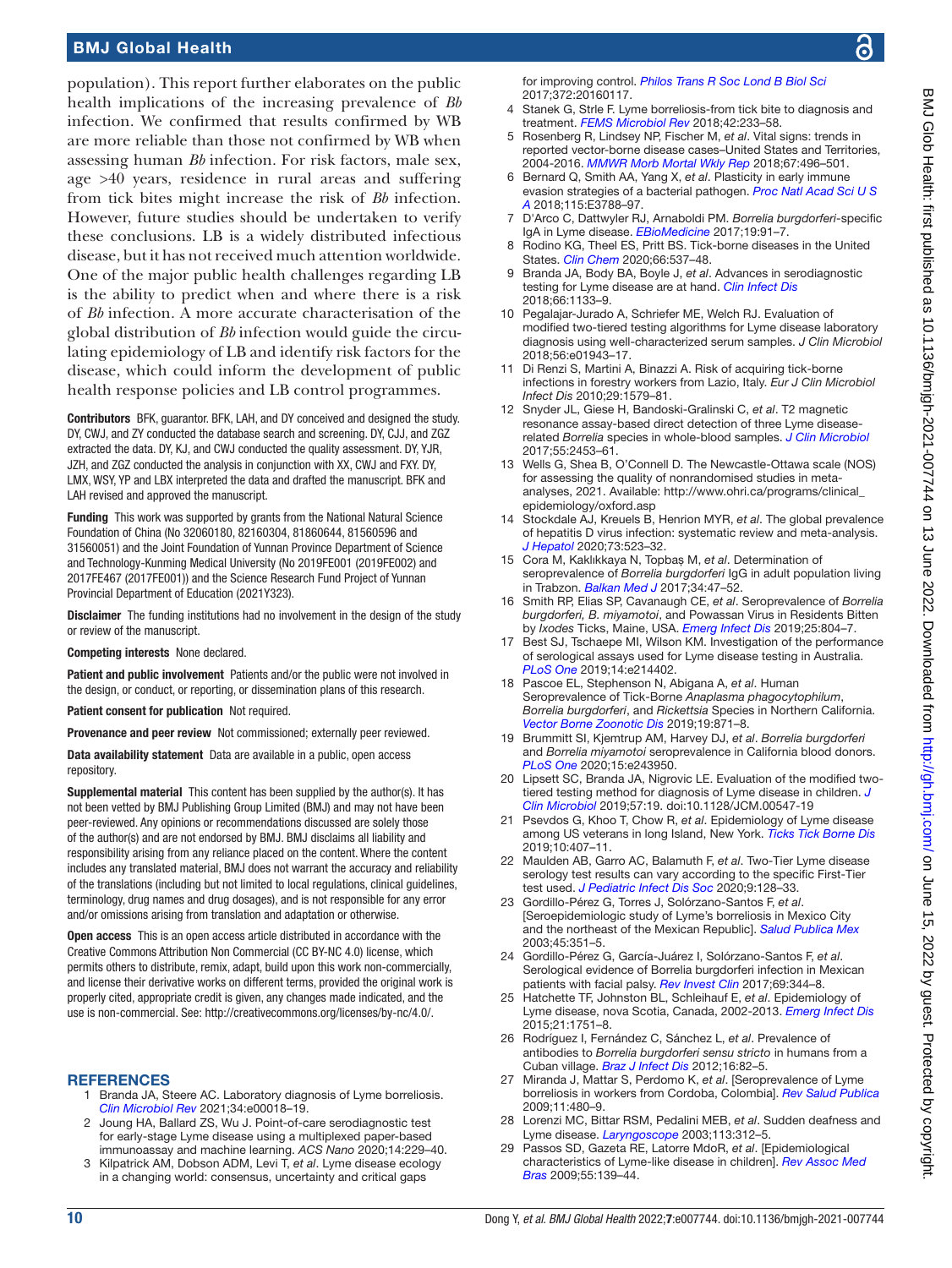## G

## BMJ Global Health

- 30 Cinco M, Barbone F, Grazia Ciufolini M, *et al*. Seroprevalence of tick-borne infections in forestry rangers from northeastern Italy. *[Clin](http://dx.doi.org/10.1111/j.1469-0691.2004.01026.x)  [Microbiol Infect](http://dx.doi.org/10.1111/j.1469-0691.2004.01026.x)* 2004;10:1056–61.
- 31 Tomao P, Ciceroni L, D'Ovidio MC, *et al*. Prevalence and incidence of antibodies to *Borrelia burgdorferi* and to tick-borne encephalitis virus in agricultural and forestry workers from Tuscany, Italy. *[Eur J](http://dx.doi.org/10.1007/s10096-005-1348-0)  [Clin Microbiol Infect Dis](http://dx.doi.org/10.1007/s10096-005-1348-0)* 2005;24:457–63.
- 32 Di Renzi S, Martini A, Binazzi A, *et al*. Risk of acquiring tick-borne infections in forestry workers from Lazio, Italy. *[Eur J Clin Microbiol](http://dx.doi.org/10.1007/s10096-010-1028-6)  [Infect Dis](http://dx.doi.org/10.1007/s10096-010-1028-6)* 2010;29:1579–81.
- 33 Sonnleitner ST, Margos G, Wex F, *et al*. Human seroprevalence against *Borrelia burgdorferi sensu lato* in two comparable regions of the eastern Alps is not correlated to vector infection rates. *[Ticks](http://dx.doi.org/10.1016/j.ttbdis.2014.12.006)  [Tick Borne Dis](http://dx.doi.org/10.1016/j.ttbdis.2014.12.006)* 2015;6:221–7.
- 34 Krstić M, Stajković N. [Risk for infection by lyme disease cause in green surfaces maintenance workers in Belgrade]. *[Vojnosanit Pregl](http://dx.doi.org/10.2298/vsp0705313k)* 2007;64:313–8.
- 35 Jovanovic D, Atanasievska S, Protic-Djokic V, *et al*. Seroprevalence of *Borrelia burgdorferi* in occupationally exposed persons in the Belgrade area, Serbia. *[Braz J Microbiol](http://dx.doi.org/10.1590/S1517-838246320140698)* 2015;46:807–14.
- 36 Rojko T, Bogovič P, Lotrič-Furlan S, *et al*. *Borrelia burgdorferi sensu lato* infection in patients with peripheral facial palsy. *[Ticks Tick](http://dx.doi.org/10.1016/j.ttbdis.2018.11.019)  [Borne Dis](http://dx.doi.org/10.1016/j.ttbdis.2018.11.019)* 2019;10:398–406.
- 37 Munro H, Mavin S, Duffy K, *et al*. Seroprevalence of Lyme borreliosis in Scottish blood donors. *[Transfus Med](http://dx.doi.org/10.1111/tme.12197)* 2015;25:284–6.
- 38 Mavin S, Evans R, Milner RM, *et al*. Local *Borrelia burgdorferi sensu stricto* and *Borrelia afzelii* strains in a single mixed antigen improves western blot sensitivity. *[J Clin Pathol](http://dx.doi.org/10.1136/jcp.2008.063461)* 2009;62:552–4.
- 39 Ruiz VH, Edjolo A, Roubaud-Baudron C, *et al*. Association of Seropositivity to *Borrelia burgdorferi* With the Risk of Neuropsychiatric Disorders and Functional Decline in Older Adults: The Aging Multidisciplinary Investigation Study. *[JAMA Neurol](http://dx.doi.org/10.1001/jamaneurol.2019.3292)* 2020;77:210–4.
- 40 Bernard A, Kodjikian L, Abukhashabh A, *et al*. Diagnosis of Lymeassociated uveitis: value of serological testing in a tertiary centre. *[Br J Ophthalmol](http://dx.doi.org/10.1136/bjophthalmol-2017-310251)* 2018;102:369–72.
- 41 Thorin C, Rigaud E, Capek I, *et al*. [Seroprevalence of Lyme Borreliosis and tick-borne encephalitis in workers at risk, in eastern France]. *[Med Mal Infect](http://dx.doi.org/10.1016/j.medmal.2008.06.008)* 2008;38:533–42.
- 42 Skogman BH, Ekerfelt C, Ludvigsson J, *et al*. Seroprevalence of *Borrelia* IgG antibodies among young Swedish children in relation to reported tick bites, symptoms and previous treatment for Lyme borreliosis: a population-based survey. *[Arch Dis Child](http://dx.doi.org/10.1136/adc.2010.183624)* 2010;95:1013–6.
- 43 Madsen KB, Wallménius K, Fridman Åke, *et al*. Seroprevalence against *Rickettsia* and *Borrelia* Species in Patients with Uveitis: A Prospective Survey. *[J Ophthalmol](http://dx.doi.org/10.1155/2017/9247465)* 2017;2017:9247465.
- 44 Woessner R, Gaertner BC, Grauer MT, *et al*. Incidence and prevalence of infection with human granulocytic ehrlichiosis agent in Germany. A prospective study in young healthy subjects. *[Infection](http://dx.doi.org/10.1007/s15010-001-2005-x)* 2001;29:271–3.
- 45 Karatolios K, Maisch B, Pankuweit S. Suspected inflammatory cardiomyopathy. Prevalence of *Borrelia burgdorferi* in endomyocardial biopsies with positive serological evidence. *[Herz](http://dx.doi.org/10.1007/s00059-014-4118-x)* 2015;40:91–5.
- 46 Dehnert M, Fingerle V, Klier C, *et al*. Seropositivity of Lyme borreliosis and associated risk factors: a population-based study in children and adolescents in Germany (KiGGS). *[PLoS One](http://dx.doi.org/10.1371/journal.pone.0041321)* 2012;7:e41321.
- 47 Wilking H, Fingerle V, Klier C, *et al*. Antibodies against *Borrelia burgdorferi sensu lato* among Adults, Germany, 2008-2011. *[Emerg](http://dx.doi.org/10.3201/eid2101.140009)  [Infect Dis](http://dx.doi.org/10.3201/eid2101.140009)* 2015;21:107–10.
- 48 Woudenberg T, Bohm S, Bohmer M. Dynamics of *Borrelia burgdorferi*-Specific Antibodies: seroconversion and seroreversion between two population-based, cross-sectional surveys among adults in Germany. *Microorganisms* 1859;2020:8.
- 49 Dersch R, Sarnes A, Maul M, *et al*. Immunoblot reactivity at followup in treated patients with Lyme neuroborreliosis and healthy controls. *[Ticks Tick Borne Dis](http://dx.doi.org/10.1016/j.ttbdis.2018.09.011)* 2019;10:166–9.
- 50 Visser AE, Verduyn Lunel FM, Veldink JH, *et al*. No association between *Borrelia burgdorferi* antibodies and amyotrophic lateral sclerosis in a case-control study. *[Eur J Neurol](http://dx.doi.org/10.1111/ene.13197)* 2017;24:227–30.
- 51 Kazi H, de Groot-Mijnes JDF, Ten Dam-van Loon NH, *et al*. No Value for Routine Serologic Screening for *Borrelia burgdorferi* in Patients With Uveitis in the Netherlands. *[Am J Ophthalmol](http://dx.doi.org/10.1016/j.ajo.2016.04.002)* 2016;166:189–93.
- 52 Zomer TP, Barendregt JNM, van Kooten B, *et al*. Non-specific symptoms in adult patients referred to a Lyme centre. *[Clin](http://dx.doi.org/10.1016/j.cmi.2018.09.016)  [Microbiol Infect](http://dx.doi.org/10.1016/j.cmi.2018.09.016)* 2019;25:67–70.
- 53 Zwerink M, Zomer TP, van Kooten B, *et al*. Predictive value of *Borrelia burgdorferi* IgG antibody levels in patients referred to a tertiary Lyme centre. *[Ticks Tick Borne Dis](http://dx.doi.org/10.1016/j.ttbdis.2017.12.014)* 2018;9:594–7.
- 54 De Keukeleire M, Vanwambeke SO, Cochez C, *et al*. Seroprevalence of *Borrelia burgdorferi, Anaplasma phagocytophilum,* and Francisella tularensis infections in Belgium: results of three population-based samples. *[Vector Borne Zoonotic](http://dx.doi.org/10.1089/vbz.2016.1954)  [Dis](http://dx.doi.org/10.1089/vbz.2016.1954)* 2017;17:108–15.
- 55 De Keukeleire M, Robert A, Luyasu V, *et al*. Seroprevalence of *Borrelia burgdorferi* in Belgian forestry workers and associated risk factors. *[Parasit Vectors](http://dx.doi.org/10.1186/s13071-018-2860-2)* 2018;11:277.
- 56 Lernout T, Kabamba-Mukadi B, Saegeman V, *et al*. The value of seroprevalence data as surveillance tool for Lyme borreliosis in the general population: the experience of Belgium. *[BMC Public Health](http://dx.doi.org/10.1186/s12889-019-6914-y)* 2019;19:597.
- 57 Vellinga A, Kilkelly H, Cullinan J, *et al*. Geographic distribution and incidence of Lyme borreliosis in the West of Ireland. *[Ir J Med Sci](http://dx.doi.org/10.1007/s11845-017-1700-2)* 2018;187:435–40.
- 58 Lledó L, Gegúndez MI, Giménez-Pardo C, *et al*. A seventeen-year epidemiological surveillance study of *Borrelia burgdorferi* infections in two provinces of northern Spain. *[Int J Environ Res Public Health](http://dx.doi.org/10.3390/ijerph110201661)* 2014;11:1661–72.
- 59 Segura F, Diestre G, Sanfeliu I, *et al*. [Seroprevalence of *Borrelia burgdorferi* infection in the area of Valles Occidental (Barcelona, Spain)]. *[Med Clin](http://dx.doi.org/10.1016/s0025-7753(04)74527-3)* 2004;123:395.
- 60 Lledó L, Gegúndez MI, Saz JV, *et al*. Screening of the prevalence of antibodies to *Borrelia burgdorferi* in Madrid province, Spain. *[Eur J](http://dx.doi.org/10.1023/b:ejep.0000027349.48337.cb)  [Epidemiol](http://dx.doi.org/10.1023/b:ejep.0000027349.48337.cb)* 2004;19:471–2.
- 61 Oteiza-Olaso J, Tiberio-López G, Martínez de Artola V. [Seroprevalence of Lyme disease in Navarra, Spain]. *[Med Clin](http://dx.doi.org/10.1016/j.medcli.2010.06.008)* 2011;136:336–9.
- 62 Lledó L, Giménez-Pardo C, Gegúndez MI. Screening of Forestry Workers in Guadalajara Province (Spain) for Antibodies to *Lymphocytic Choriomeningitis* Virus, Hantavirus*, Rickettsia spp. and Borrelia burgdorferi*. *[Int J Environ Res Public Health](http://dx.doi.org/10.3390/ijerph16224500)* 2019;16:4500.
- 63 Vázquez-López ME, Fernández G, Díaz P, *et al*. [Usefulness of serological studies for the early diagnosis of Lyme disease in Primary Health Care Centres]. *[Aten Primaria](http://dx.doi.org/10.1016/j.aprim.2017.01.008)* 2018;50:16–22.
- 64 Jäämaa S, Salonen M, Seppälä I, *et al*. Varicella zoster and *Borrelia burgdorferi* are the main agents associated with facial paresis, especially in children. *[J Clin Virol](http://dx.doi.org/10.1016/s1386-6532(02)00169-5)* 2003;27:146–51.
- 65 Cuellar J, Dub T, Sane J, *et al*. Seroprevalence of Lyme borreliosis in Finland 50 years ago. *[Clin Microbiol Infect](http://dx.doi.org/10.1016/j.cmi.2019.10.003)* 2020;26:632–6.
- 66 van Beek J, Sajanti E, Helve O, *et al*. Population-based *Borrelia burgdorferi sensu lato* seroprevalence and associated risk factors in Finland. *[Ticks Tick Borne Dis](http://dx.doi.org/10.1016/j.ttbdis.2017.10.018)* 2018;9:275–80.
- 67 Mygland A, Skarpaas T, Ljøstad U. Chronic polyneuropathy and Lyme disease. *[Eur J Neurol](http://dx.doi.org/10.1111/j.1468-1331.2006.01395.x)* 2006;13:1213–5.
- 68 Thortveit ET, Aase A, Petersen LB, *et al*. Subjective health complaints and exposure to tick-borne infections in southern Norway. *[Acta Neurol Scand](http://dx.doi.org/10.1111/ane.13263)* 2020;142:260–6.
- 69 Hjetland R, Nilsen RM, Grude N, *et al*. Seroprevalence of antibodies to *Borrelia burgdorferi sensu lato* in healthy adults from western Norway: risk factors and methodological aspects. *[APMIS](http://dx.doi.org/10.1111/apm.12267)* 2014;122:1114–24.
- 70 Fryland L, Wilhelmsson P, Lindgren P-E, *et al*. Low risk of developing *Borrelia burgdorferi* infection in the south-east of Sweden after being bitten by a *Borrelia burgdorferi*-infected tick. *[Int](http://dx.doi.org/10.1016/j.ijid.2010.10.006) [J Infect Dis](http://dx.doi.org/10.1016/j.ijid.2010.10.006)* 2011;15:e174–81.
- 71 Johansson M, Manfredsson L, Wistedt A, *et al*. Significant variations in the seroprevalence of C6 ELISA antibodies in a highly endemic area for Lyme borreliosis: evaluation of age, sex and seasonal differences. *[APMIS](http://dx.doi.org/10.1111/apm.12664)* 2017;125:476–81.
- 72 Jensen BB, Bruun MT, Jensen PM, *et al*. Evaluation of factors influencing tick bites and tick-borne infections: a longitudinal study. *[Parasit Vectors](http://dx.doi.org/10.1186/s13071-021-04751-0)* 2021;14:289.
- 73 Hristea A, Hristescu S, Ciufecu C, *et al*. Seroprevalence of *Borrelia burgdorferi* in Romania. *[Eur J Epidemiol](http://dx.doi.org/10.1023/a:1015600729900)* 2001;17:891–6.
- 74 Kalmár Z, Briciu V, Coroian M, *et al*. Seroprevalence of antibodies against *Borrelia burgdorferi sensu lato* in healthy blood donors in Romania: an update. *[Parasit Vectors](http://dx.doi.org/10.1186/s13071-021-05099-1)* 2021;14:596.
- 75 Shkilna M, Andreychyn M, Korda M, *et al*. Serological surveillance of hospitalized patients for Lyme borreliosis in Ukraine. *[Vector](http://dx.doi.org/10.1089/vbz.2020.2715)  [Borne Zoonotic Dis](http://dx.doi.org/10.1089/vbz.2020.2715)* 2021;21:301–3.
- 76 Bazovska S, Machacova E, Spalekova M, *et al*. Reported incidence of Lyme disease in Slovakia and antibodies to *B. burgdorferi* antigens detected in healthy population. *[Bratisl Lek Listy](http://www.ncbi.nlm.nih.gov/pubmed/16457044)* 2005;106:270–3.